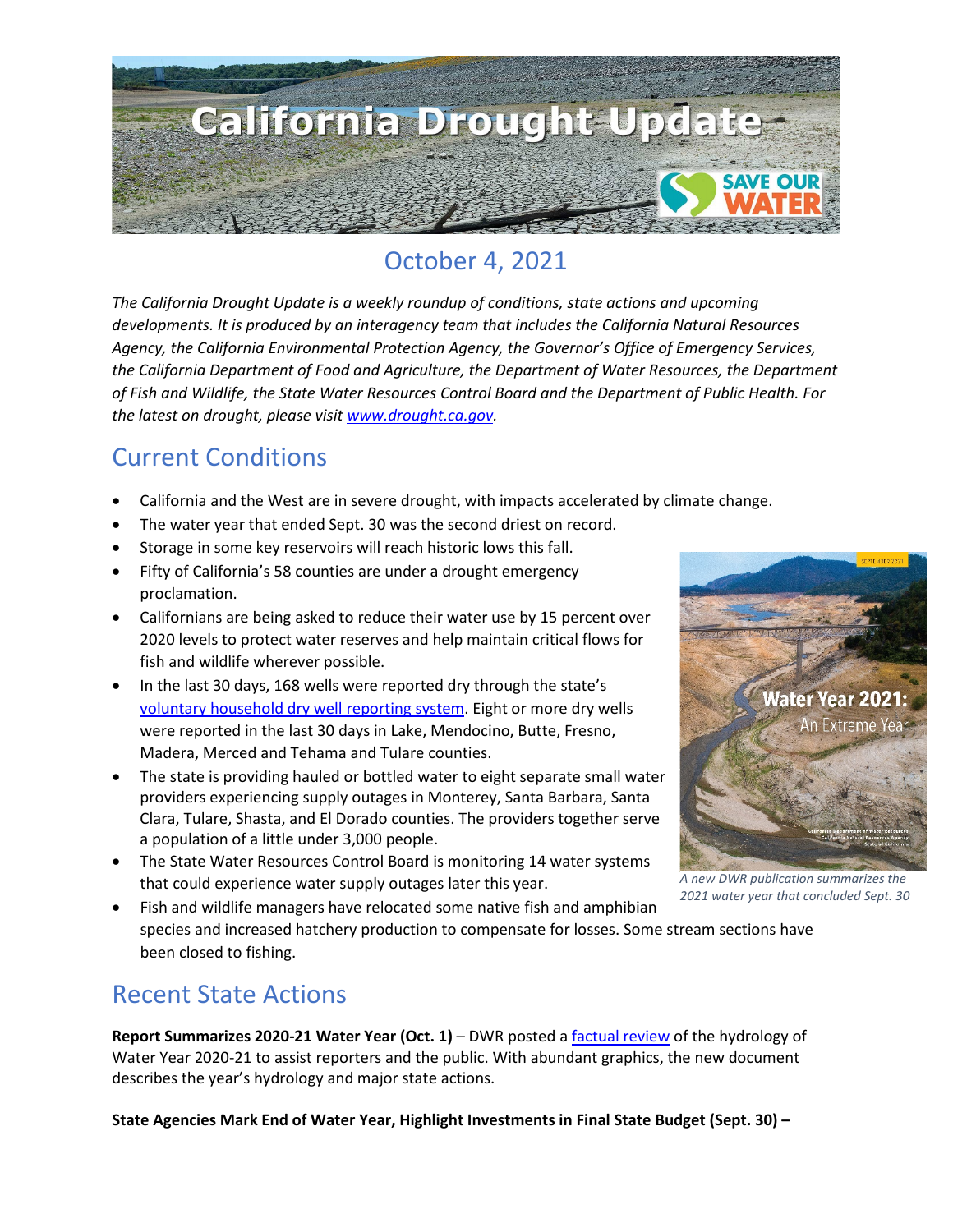On the last day of Water Year 2020-21, leaders from multiple state agencies convened a briefing to update reporters on drought conditions, describe planning efforts for a potential third consecutive dry winter and highlight investments in drought and water resilience in the final state budget. Nearly 100 reporters and stakeholders attended. [A recording of the briefing](https://www.youtube.com/watch?v=QzpR1K2OwWA) is available.

**Save Our Water campaign airing (ongoing)** – The statewide Save Our Water program managed by DWR has launched a general market campaign to bring water conservation messaging to Californians. Radio

and social media ads are running in key markets, with additional assets coming online and launching in other languages soon. The campaign, developed in partnership with local water agencies, emphasizes the need for Californians to take steps now to reduce water use, including taking care to water trees even as they cut back on landscape irrigation.



**Draft guidelines for drought relief funding (Sept. 23)** – DWR release[d draft guidelines](https://water.ca.gov/Water-Basics/Drought/Urban-Multi-Benefit-Drought) for public review on disbursement of a total of \$200 million in drought relief funds, including \$100 million for urban water districts and \$100 million for multiple-benefit projects. The public has until Oct. 8 to comment on the proposed guidelines. The 2021-22 budget also included \$200 million in drought relief funding for small communities. DWR, in consultation with the Water Board, already has directed \$53 million of that funding to 25 small communities, including \$29,300 for an emergency intertie to assist the Rolling Hills Mutual Water Company in Santa Barbara County, \$170,000 to the Kashaya Utility District in Sonoma County to haul water, and \$500,000 for an emergency well and filter for the Lower Lake County Waterworks District No. 1.

#### Current Water Right Curtailments

The following watersheds have water right curtailments in place. Also shown are the current number of curtailed rights or right holders (counts will change as hydrology changes) as of Oct. 1:

- **Russian River (Upper)**: Approximately 1,500 rights curtailed.
- **Russian River (Lower)**: Approximately 300 rights curtailed. Some curtailments lifted in September due to decreased demand as growing season ends. Curtailments updated monthly.
- **Delta**: Approximately 10,300 rights curtailed in August. Approximately 4,500 curtailments lifted in September in the Sacramento watershed due to decreased demand and rice field drainage making additional water available. An update to curtailments applicable in October was provided on October 1. Currently, approximately 5,600 rights are curtailed as of the beginning of October. Monitoring of expected and actual precipitation and runoff conditions will continue weekly, or more often if there is precipitation, with updates on the curtailment status of rights to be provided. Staff will hold a workshop on Oct. 20 to solicit information and feedback on wet season issues related to curtailments.
- **Scott and Shasta**: Curtailments issued Sept. 9/10, with approximately 2,650 curtailments estimated between both watersheds. A compliance assistance webinar was held Sept. 23. Approximately 500 information orders will be issued to parcels on Julian, Willow and Yreka creeks (tributaries to the Shasta) during the week of October 4. **Mill and Deer**: An emergency regulation was adopted by the Water Board on Sept. 22 and

submitted to the Office of Administrative Law on Sept. 24. If approved by OAL, curtailment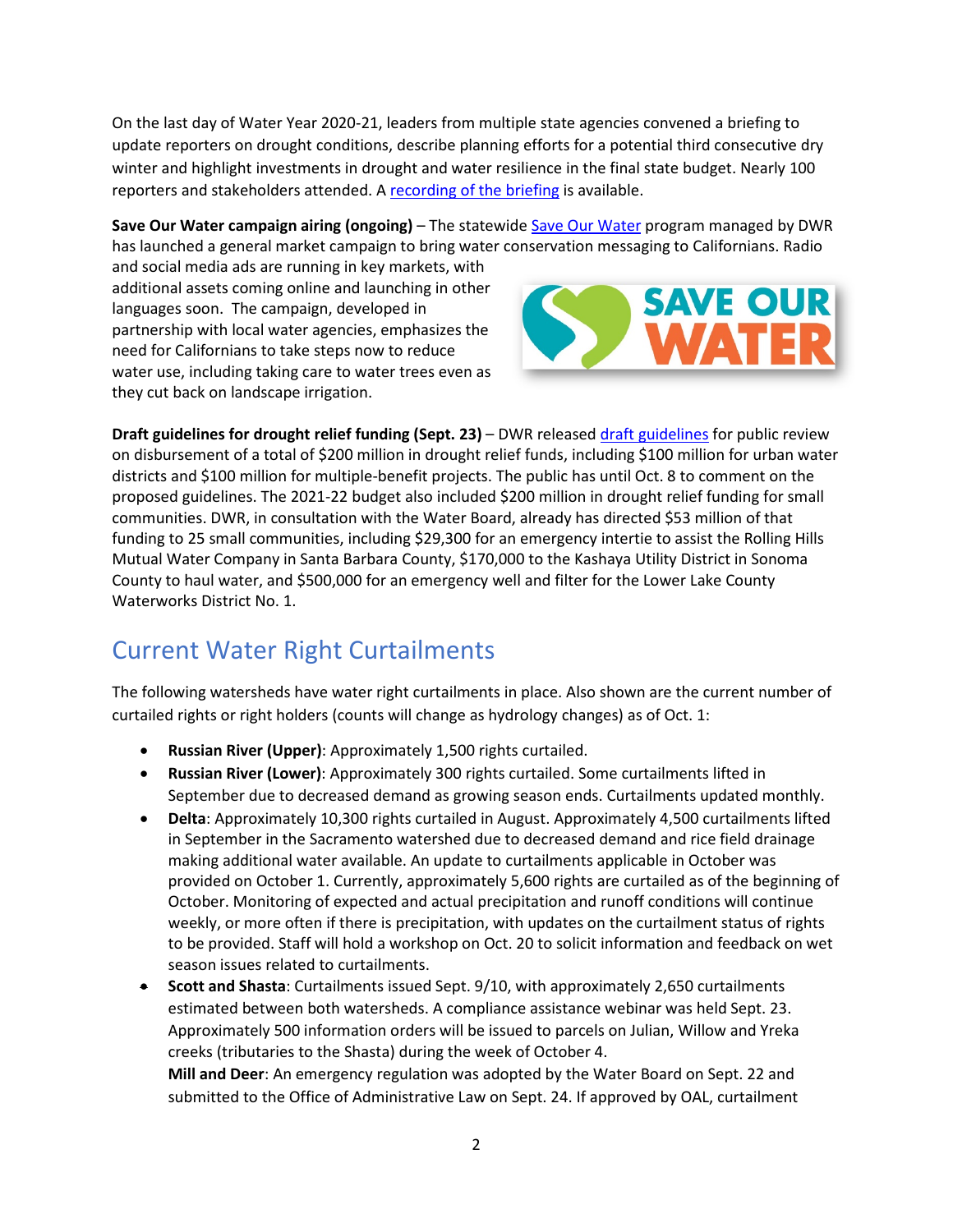orders will be issued between October 5-8, with flow requirements starting on October 15. The regulations could affect approximately 65 water rights.

## Tribal / Local Actions

- **Tribal governments:** Tribal emergency drought proclamations as reported by Cal OES to date: Buena Vista Rancheria of Me-Wuk Indians, Karuk Tribe, Resighini Rancheria, Tule River Indian Tribe, Yurok Tribe, Wiyot Tribe.
- **Local government:** Local emergency drought proclamations as reported by Cal OES to date: Butte, Colusa, Fresno, Glenn, Humboldt, Lake, Marin, Mendocino, Modoc, Napa, Nevada, San Joaquin, San Luis Obispo, Santa Barbara, Santa Clara, Siskiyou, Sonoma, Tulare, Tuolumne, Yolo.

## Upcoming Decisions / Milestones

**Presentation on disaster relief:** The California State Board of Food and Agriculture will hear a presentation on state and federal disaster relief for drought and wildfire at its **Oct. 5** meeting. Details can be found on the [agenda.](https://www.cdfa.ca.gov/State_Board/pdfs/StateBoardFood&AGenda10052021.pdf)

**Health and safety needs for 2022:** DWR is gathering projections of health and safety needs of State Water Project customers in event of zero allocation next year and planning for contingency.

**Removal of salinity barrier:** Removal of the salinity-repelling rock barrier at West False River in the Sacramento-San Joaquin Delta should be complete by **Nov. 30**.

**Initial State Water Project allocation for next year:** Lake Oroville is entering Water Year 2022 with record-low storage, and San Luis Reservoir is expected to be at its second-lowest level of record. Low storage means that the SWP's initial allocation to project contractors on **December 1** will be very low, and the subsequent low probability of getting an exceptionally wet winter means that the project's final allocation is also likely to be low.

**Fishery closures**: CDFW is preparing an emergency regulation request to the Fish and Game Commission to extend the current low-flow closure criteria dates through April 30 in the Eel River, Mad River, Mattole River, Redwood Creek, Smith River and Van Duzen River and Mendocino, Sonoma, and Marin county coastal streams. CDFW has developed a core team for this effort and is coordinating with Commission staff on presenting at the **December** meeting.

# Key Data Points and Resources

- Daily Hydrological & Climate Information summary: <http://cdec.water.ca.gov/reportapp/javareports?name=DLYHYDRO>
- Statewide water conditions: [http://cdec.water.ca.gov/water\\_cond.html](http://cdec.water.ca.gov/water_cond.html)
- Daily Reservoir Storage Summary:<https://cdec.water.ca.gov/reservoir.html>
- [Water Year Forecast and Monthly Distribution:](http://cdec.water.ca.gov/reportapp/javareports?name=B120DIST) <http://cdec.water.ca.gov/reportapp/javareports?name=B120DIST>